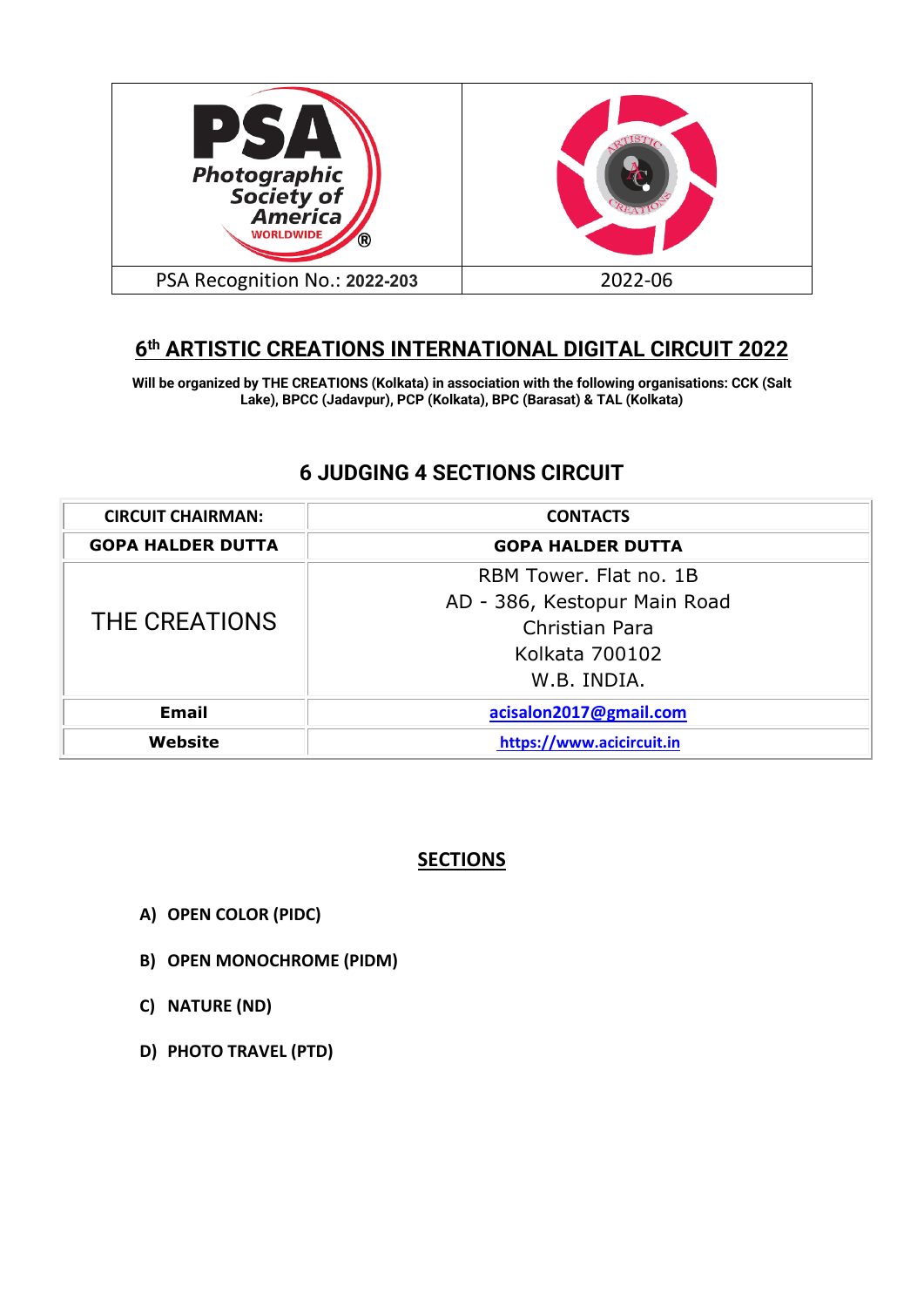# **ENTRY FEES**

| <b>Sections</b>                 | USD        | <b>INR</b>       |
|---------------------------------|------------|------------------|
| <b>One Section:</b>             | \$30 (USD) | INR 2100/-       |
| <b>Each additional Section:</b> | \$10 (USD) | <b>INR 700/-</b> |

| <b>Group discounts</b>                                                                                                                                                         | 10 entrants above 35% discount |  |  |  |
|--------------------------------------------------------------------------------------------------------------------------------------------------------------------------------|--------------------------------|--|--|--|
| No other discounts will be entertained by the Circuit<br>No undue discounts will be provided to Indian entrants breaching geographical discrimination of<br>entry fees clause. |                                |  |  |  |
| <b>ENTRY FEE FOR FOREIGN ENTRANTS: ENTRY FEES HAVE TO BE SENT ONLINE THROUGH THE</b>                                                                                           |                                |  |  |  |
| <b>PAYPAL - ID</b>                                                                                                                                                             | acisalon2017@gmail.com         |  |  |  |
| <b>BANK DETAILS FOR INDIAN ENTRANT</b>                                                                                                                                         |                                |  |  |  |
| <b>MODE OF PAYMENT</b>                                                                                                                                                         | <b>NEFT/RTGS</b>               |  |  |  |
| <b>NAME OF THE BANK</b>                                                                                                                                                        | <b>PUNJAB NATIONAL BANK</b>    |  |  |  |
| <b>ACCOUNT HOLDER NAME</b>                                                                                                                                                     | <b>CHINMOY DUTTA</b>           |  |  |  |
| <b>ACCOUNT NO</b>                                                                                                                                                              | 0956000100069950 (Savings A/C) |  |  |  |
| <b>IFSC CODE</b>                                                                                                                                                               | <b>PUNB0095600</b>             |  |  |  |
| <b>MANICKTALA</b><br><b>BRANCH NAME</b>                                                                                                                                        |                                |  |  |  |

## **EXHIBITION CALENDAR**

| <b>SCHEDULE</b>                  | <b>DATE</b>                                       |
|----------------------------------|---------------------------------------------------|
| <b>CLOSING DATE</b>              | 21 <sup>st</sup> March, 2022                      |
| <b>JUDGING DATES</b>             | $ 03^{\text{rd}}$ to $10^{\text{th}}$ April, 2022 |
| <b>NOTIFICATIONS SENT BY</b>     | $24th$ April, 2022                                |
| <b>EDAS REPORTS SUBMITTED BY</b> | 09 <sup>th</sup> May, 2022                        |
| <b>AWARDS MAILED BY</b>          | 03rd June, 2022                                   |
| ON-LINE GALLERY POSTED BY        | 03rd June, 2022                                   |
| <b>CATALOGS POSTED BY</b>        | 03rd June, 2022                                   |
| <b>EXHIBITION DATES</b>          | 03rd to 05 <sup>th</sup> June, 2022               |
| <b>EXHIBITION VENUE</b>          | <b>AVISHAR ART GALLERY; 4-7</b><br><b>PM</b>      |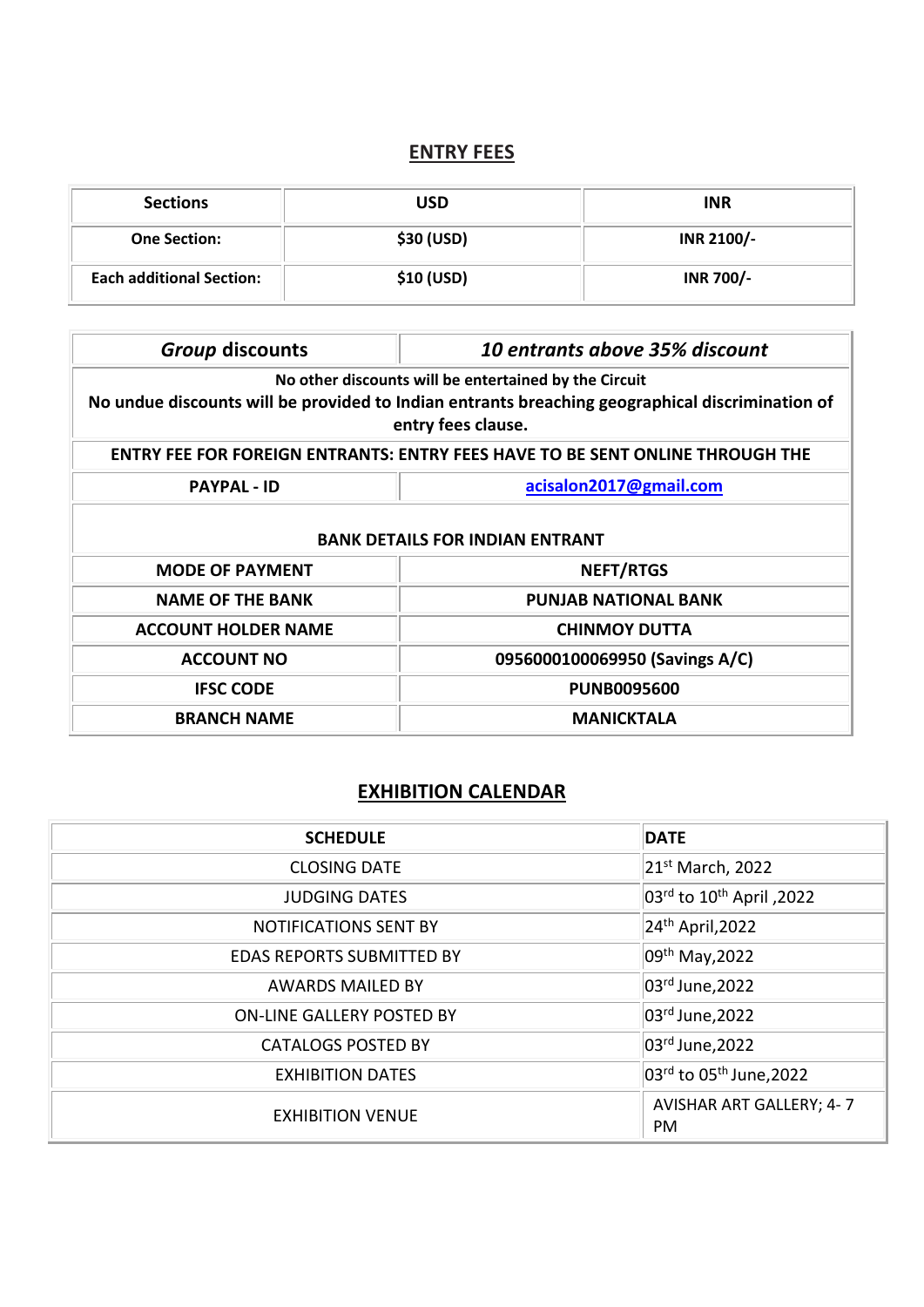## **PLEASE FIND BELOW THE JUDGING PANEL**

| <b>Club Name</b> | <b>Name</b>                                                                       | Country      | <b>Judging Sections</b> |
|------------------|-----------------------------------------------------------------------------------|--------------|-------------------------|
| <b>TC</b>        | MANASI ROY - MPSA, EFIAP, EFIP, c MoL                                             | <b>INDIA</b> | <b>ALL SECTIONS</b>     |
| <b>TC</b>        | SWAPAN MUKHERJEE - EFIAP, Hon. MFIP(Nature), FFIP                                 | <b>INDIA</b> | <b>ALL SECTIONS</b>     |
| <b>TC</b>        | DR. DEBDAS BHUNIA- EFIAP                                                          | <b>INDIA</b> | <b>ALL SECTIONS</b>     |
| <b>CCK</b>       | SUBRATA BYSACK - GMPSA/P, EFIAP/P, GAIUP, GPU CR5, FFIP, SEPSS                    | <b>INDIA</b> | <b>ALL SECTIONS</b>     |
| <b>CCK</b>       | UDAYAN SANKAR PAL - EFIAP, PPSA, HonAvTvISO                                       | <b>INDIA</b> | <b>ALL SECTIONS</b>     |
| <b>CCK</b>       | SUDIP ROY CHOWDHURY - EFIAP, Hon. FICS, FFIP, GPA.PESGSPC                         | <b>INDIA</b> | <b>ALL SECTIONS</b>     |
| <b>BPCC</b>      | SHARMALI DAS - GMPSA, EFIAP/gold, GPU Crown 3, GPA<br>PESGSPC, Hon. PESGSPC, FFIP | <b>INDIA</b> | <b>ALL SECTIONS</b>     |
| <b>BPCC</b>      | PINKU DEY - EFIAP/b, MFIP, Hon FICS, Hon PESGSPC, ESoF, Hon<br><b>FTPAS</b>       | <b>INDIA</b> | <b>ALL SECTIONS</b>     |
| <b>BPCC</b>      | <b>GARGI DE - EFIAP, FFIP</b>                                                     | <b>INDIA</b> | <b>ALL SECTIONS</b>     |
| <b>PCP</b>       | PIYALI MITRA - GMPSA, EFIAP/S, EFIP/G                                             | <b>INDIA</b> | <b>ALL SECTIONS</b>     |
| <b>PCP</b>       | TUHIN KANTI DAS -MPSA, EFIAP, FFIP, FSOP, AICS, AISF                              |              | <b>ALL SECTIONS</b>     |
| <b>PCP</b>       | PABITRA SEN SARMA - EFIAP/b, EFIP                                                 | <b>INDIA</b> | <b>ALL SECTIONS</b>     |
| <b>BPC</b>       | PINKI GHOSH GUHA - MPSA, EFIAP, FFIP, Hon PESGSPC                                 | <b>INDIA</b> | <b>ALL SECTIONS</b>     |
| <b>BPC</b>       | KOSHAL BASU - EFIAP, EPSA, FFIP, FIP/g                                            | <b>INDIA</b> | <b>ALL SECTIONS</b>     |
| <b>BPC</b>       | <b>BASUDEV AICH - EFIAP</b>                                                       | <b>INDIA</b> | <b>ALL SECTIONS</b>     |
| <b>TAL</b>       | SAIBAL MONDAL - MPSA, EFIAP, FFIP                                                 | <b>INDIA</b> | <b>ALL SECTIONS</b>     |
| <b>TAL</b>       | BASUDEB CHAKRABORTY - MPSA, EFIAP, FFIP, EFIP Gold (Nature)                       | <b>INDIA</b> | ALL SECTIONS            |
| <b>TAL</b>       | PARTHA SARATHI SARKAR - EFIAP                                                     | <b>INDIA</b> | ALL SECTIONS            |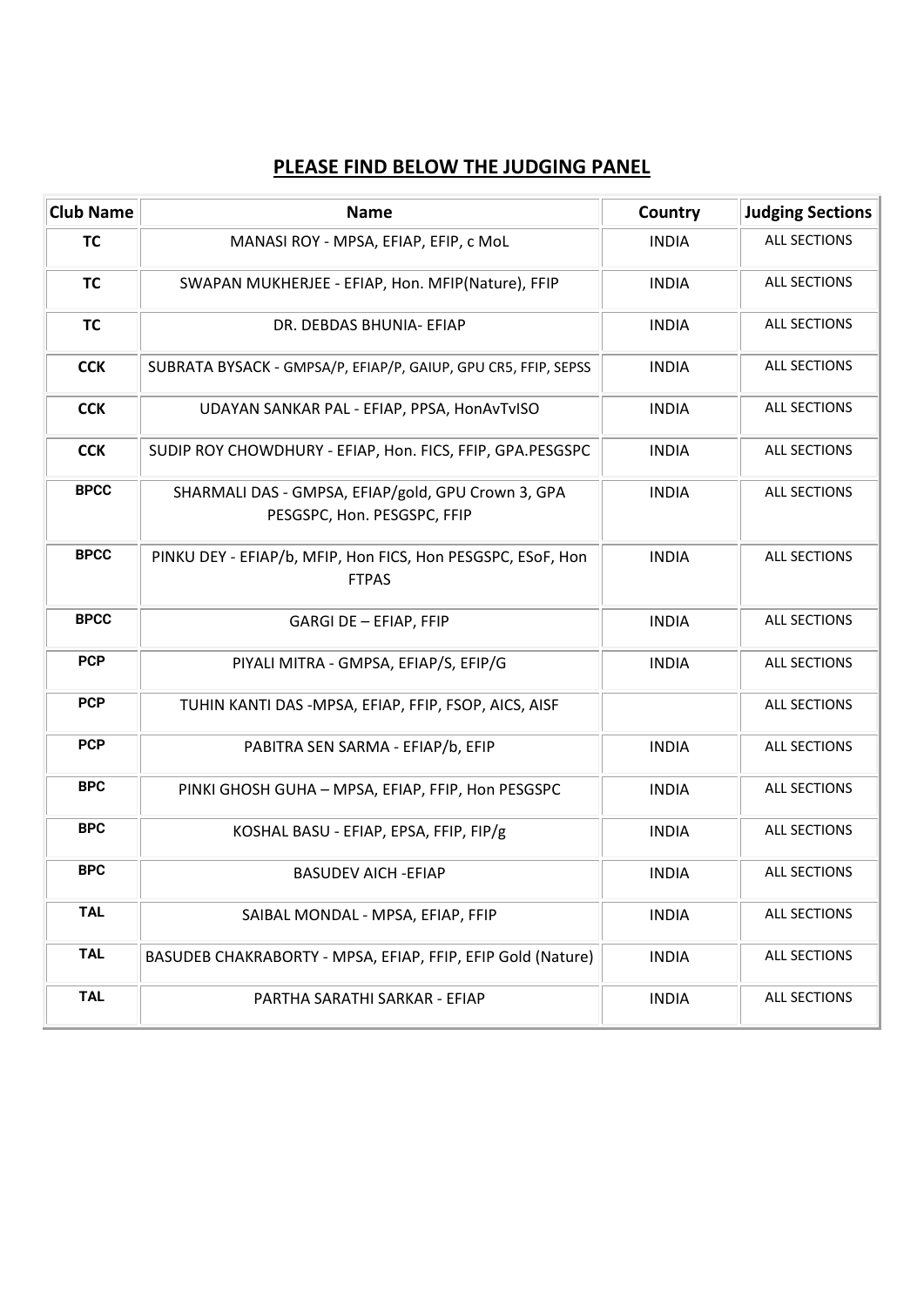| <b>ACI CIRCUIT 2022 AWARD LIST</b>                               |                                |                              |                              |  |
|------------------------------------------------------------------|--------------------------------|------------------------------|------------------------------|--|
| <b>PIDM</b>                                                      | <b>PIDC</b>                    | <b>ND</b>                    | <b>PTD</b>                   |  |
| <b>PSA GOLD</b>                                                  | <b>PSA GOLD</b>                | <b>PSA GOLD</b>              | <b>PSA GOLD</b>              |  |
| <b>ACI GOLD</b>                                                  | <b>ACI GOLD</b>                | <b>ACI GOLD</b>              | <b>ACI GOLD</b>              |  |
| <b>ACI SILVER</b>                                                | <b>ACI SILVER</b>              | <b>ACI SILVER</b>            | <b>ACI SILVER</b>            |  |
| <b>ACI BRONZE</b>                                                | <b>ACI BRONZE</b>              | <b>ACI BRONZE</b>            | <b>ACI BRONZE</b>            |  |
| <b>ACI MERIT AWARD-2</b>                                         | <b>ACI MERIT AWARD-2</b>       | <b>ACI MERIT AWARD-2</b>     | <b>ACI MERIT AWARD-2</b>     |  |
| (E - CERTIFICATE) * PDF                                          | (E - CERTIFICATE) * PDF        | (E - CERTIFICATE) * PDF      | (E - CERTIFICATE) * PDF      |  |
| <b>ACI CHAIRMAN CHOICE - 2</b>                                   | <b>ACI CHAIRMAN CHOICE - 2</b> | <b>ACI CHAIRMAN CHOICE -</b> | <b>ACI CHAIRMAN CHOICE -</b> |  |
| (E - CERTIFICATE) * PDF                                          | (E - CERTIFICATE) * PDF        | 2                            | 2                            |  |
|                                                                  |                                | (E - CERTIFICATE) * PDF      | (E - CERTIFICATE) * PDF      |  |
| <b>OVERALL BEST ENTRANT</b>                                      |                                |                              |                              |  |
| <b>BEST INDIAN ENTRANT</b>                                       |                                |                              |                              |  |
| AWARD & ACCEPTANCEE E - CERTIFICATE FOR ALL AWARDED PHOTOGRAPHS* |                                |                              |                              |  |
| * E – CERTIFICATE WILL BE SENT TO ENTRANTS VIA EMAIL ONLY        |                                |                              |                              |  |

# **CATALOG:**

PDF downloadable from web site by exhibitors.

## **GENERAL CONDITIONS**

**IMAGE AND ENTRY REQUIREMENTS** This exhibition is open to anyone; however, an entry may be rejected when the Sponsor or the Exhibition Organizers, in their reasonable discretion, believes the entry does not conform to exhibition rules and these Conditions of Entry. Membership in any photographic organization is not required.

**Sanctions**: Entries will not be accepted from any entrant who is currently sanctioned by PSA. Entry fees are not refundable in these circumstances

#### **PSA Star Ratings**

To receive proper Star ratings credit from PSA, entrants must provide their names and country exactly the same in each exhibition. Aliases are not permitted. Please contact PSA in the event of name changes or relocating to another country. Using one's name differently in different exhibition exposes the entrant to the risk that many of their acceptances may not be recognized by PSA Star Ratings.

#### **Image Creation**

Entries must originate as photographs (image-captures of objects via light sensitivity) made by the entrant on photographic emulsion or acquired digitally.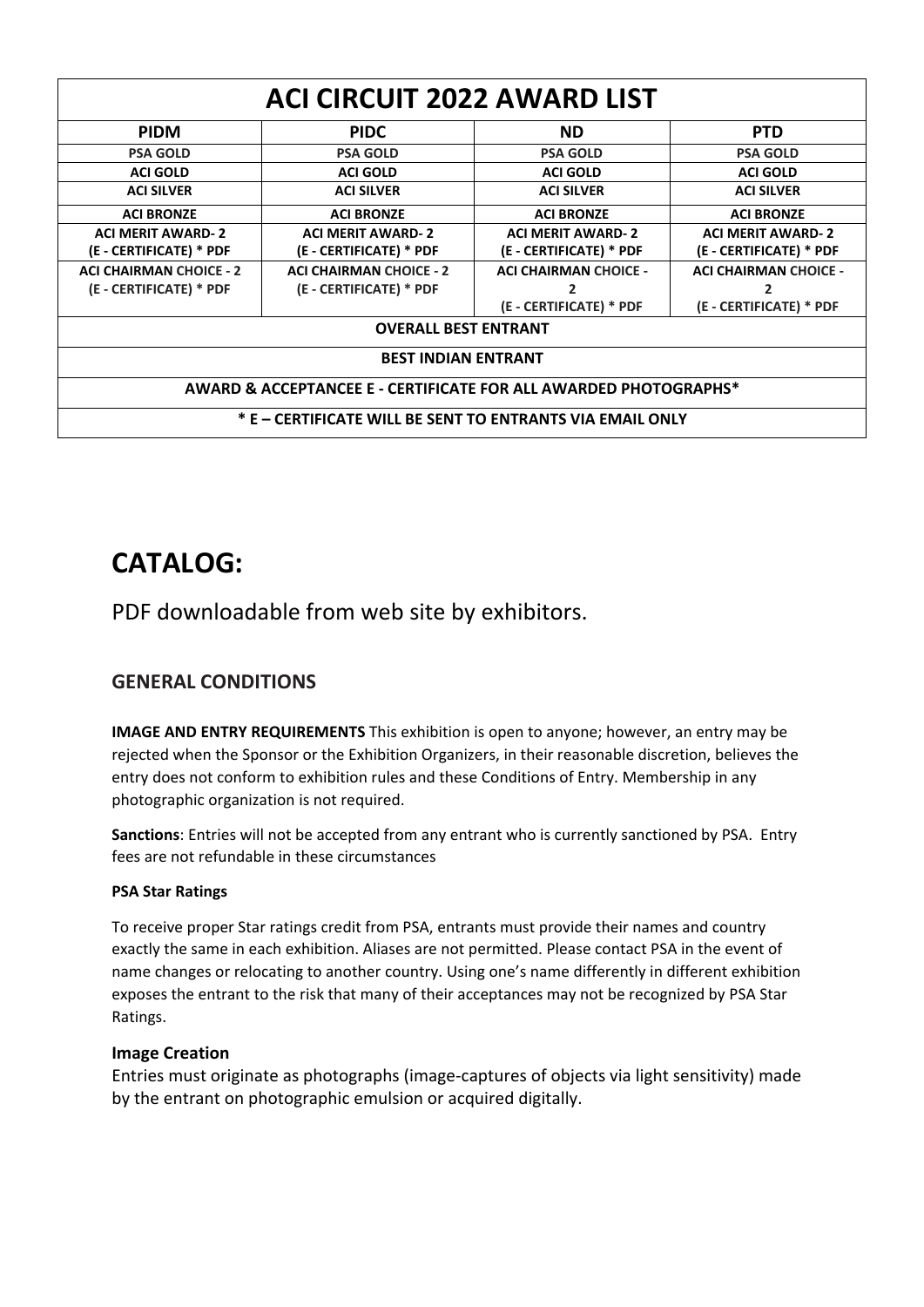#### **Certification**:

By virtue of submitting an image, the entrant certifies the work as his or her own. Images may not incorporate elements produced by anyone else (for example: clip art, images or art by others downloaded from the Internet). Aliases are not allowed.

#### **Reproduction**

The entrant permits the sponsors to reproduce all or part of the entered material free of charge for publication and/or display in media related to the exhibition. This may include low resolution posting on a website. Note: Entrants who indicate that their images may not be reproduced or used "will not be eligible for awards" or inclusion in audio-visuals of the exhibition "and could be subject to disqualification" by the exhibition sponsors. The exhibition assumes no liability of any misuse of copyright

**Alteration and Computer Generation** Subject to Divisional restrictions (particularly Nature, Photo Travel, and Photojournalism) images may be altered, either electronically or otherwise, by the maker; adjustments to enhance images or creatively modify images are allowed providing the underlying photograph is retained in a way that is obvious to the viewer. Images may not be constructed entirely with a computer, and must be the sole work of the author

**Re-use of accepted images**: Any image that has been accepted in this exhibition, past or present, may not be entered again in the same Division Star Ratings Class any future instances of this exhibition. It may, of course, be entered in any other PSA recognised exhibitions but **must always have the same title**. **Re-titling in another language is not allowed.**

**Entry**: An Entry consists of, up to and including, four (4) images entered by a single entrant into the same Section. An entrant may only enter a specific Section once.

#### **Titles**:

Each image must have a unique title **that is a description of the image**. That unique title must be used for entry of that image or of an identical Image into any and all PSA-Recognized exhibitions. Titles must be 35 characters or fewer. No titles may be visible to the judges, and nothing in the image may identify the maker. Titles may not include file extensions such as .jpg or .jpeg (or any other camera capture filenames such as IMG 471). Titles may not consist of personal identifiers possibly augmented by a number; or include words such as "untitled" or "no title". Titles may not consist solely of numbers unless those numbers are prominently contained within the image, such as a contestant number in a race.

#### **Color and Monochrome:**

Color and Monochrome images from the same capture that share substantial pictorial content in common will be considered the same image and must be given the same title.

#### **IMAGE SIZE:**

Max. Horizontal length 1920 pixels. Max. vertical length 1080 pixels. Oversized images shall be rejected by the system.

The image file must be in JPEG format. Please submit images with 300 dpi resolution & color space sRGB File size of the Image should not exceed 2MB.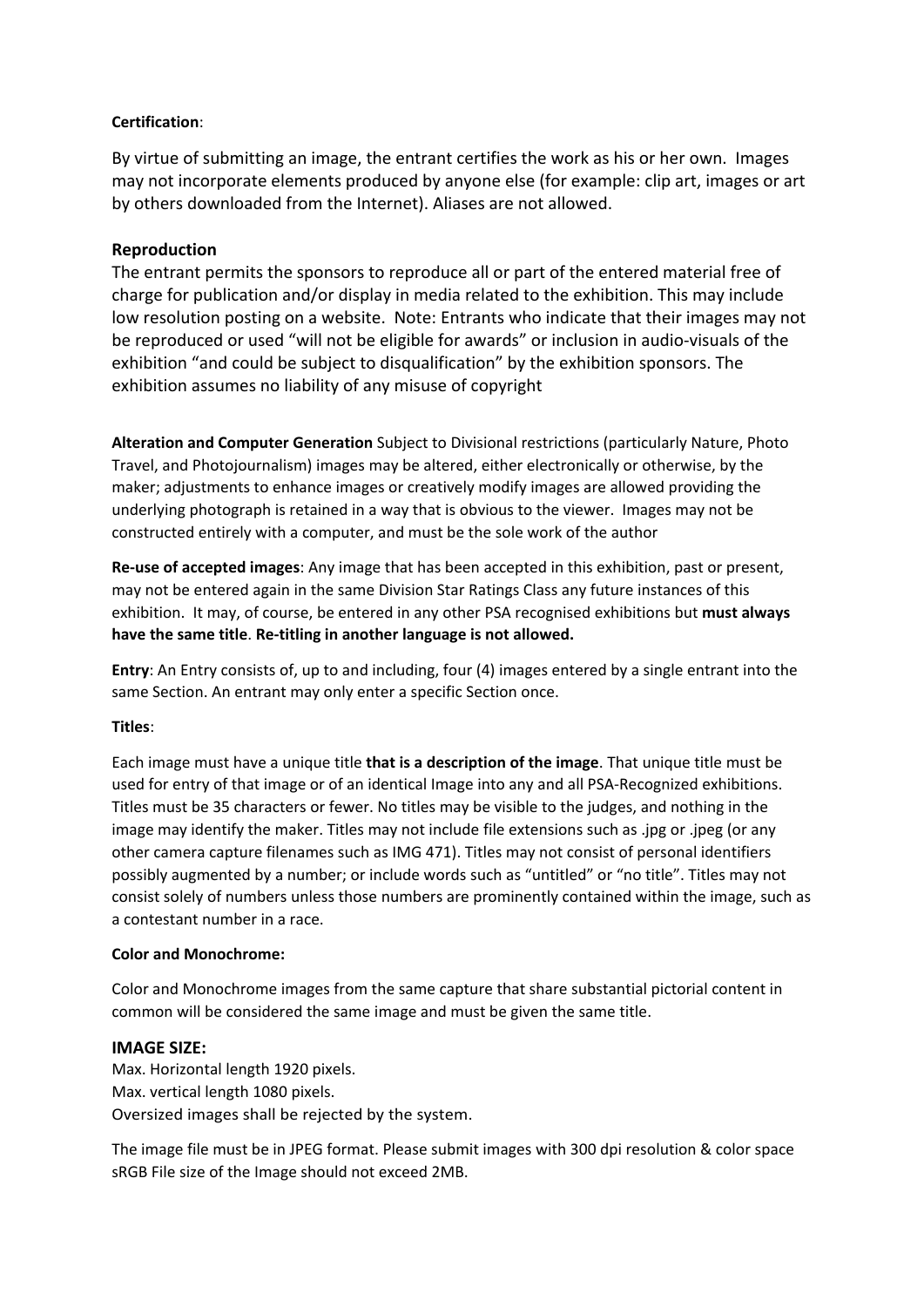Titles should not be long max 35 characters. Titles do not need to be translated to English but must be given in English characters.

PSA Procedures shall be followed in Judging and results shall be available on our website – [https://www.acicircuit.in](https://www.acicircuit.in/) Entries without appropriate fee shall not be entertained. No Correspondence will be entertained in this regard.

The Exhibition will be conducted in accordance with the rules of the PSA

An entrant's images will not be presented to the judges consecutively. An entrant's four images will be distributed throughout four rounds of judging in that section. Distribution of images will be in the same round order as submitted by the entrant.

#### **JUDGING PROCEDURE:**

All the judging rounds will be conducted ONLINE via a secured url, encrypted via a unique user id and password, which will be sent to the respective judges via separate email. The judge shall complete the first round of judging on Full HD 1080p Display.

There will be 3 judges in each section for total of 3 rounds of judging. The process will start with Round 1 where each of the 3 judges will mark each photograph based on their merit following the standards set by PSA on a scale of 5. The second round is conducted on a scale of 25 following which the award round or the third round is conducted. Each image is judged based on the score of the second round and then each award is declared based on the decision of the jury.

The exhibition presentation of the photographs will be carried out using screen up and over 19 inches HP/DELL Laptop with Full HD 1080p Display.

All awarded & accepted photographs will be displayed via a digital slideshow during exhibition ceremony and also will be available for viewing on our website gallery. This shall be notified to all participants via email.

**Results will be sent by E-Mail. A PDF catalogue will be email to all participants who paid entry fees. The Electronic catalogue will also be downloaded from website.**

#### **DATA PROTECTION**

By entering this exhibition, you are explicitly consenting to the personal details you have supplied, including email addresses, being held, processed and used by the exhibition organizers for purposes associated with this exhibition. You also explicitly consent to such information being sent to organizations that have accorded official recognition, patronage or accreditation to this exhibition. You acknowledge and accept that entering this exhibition means that the status and results of your entry may be made public.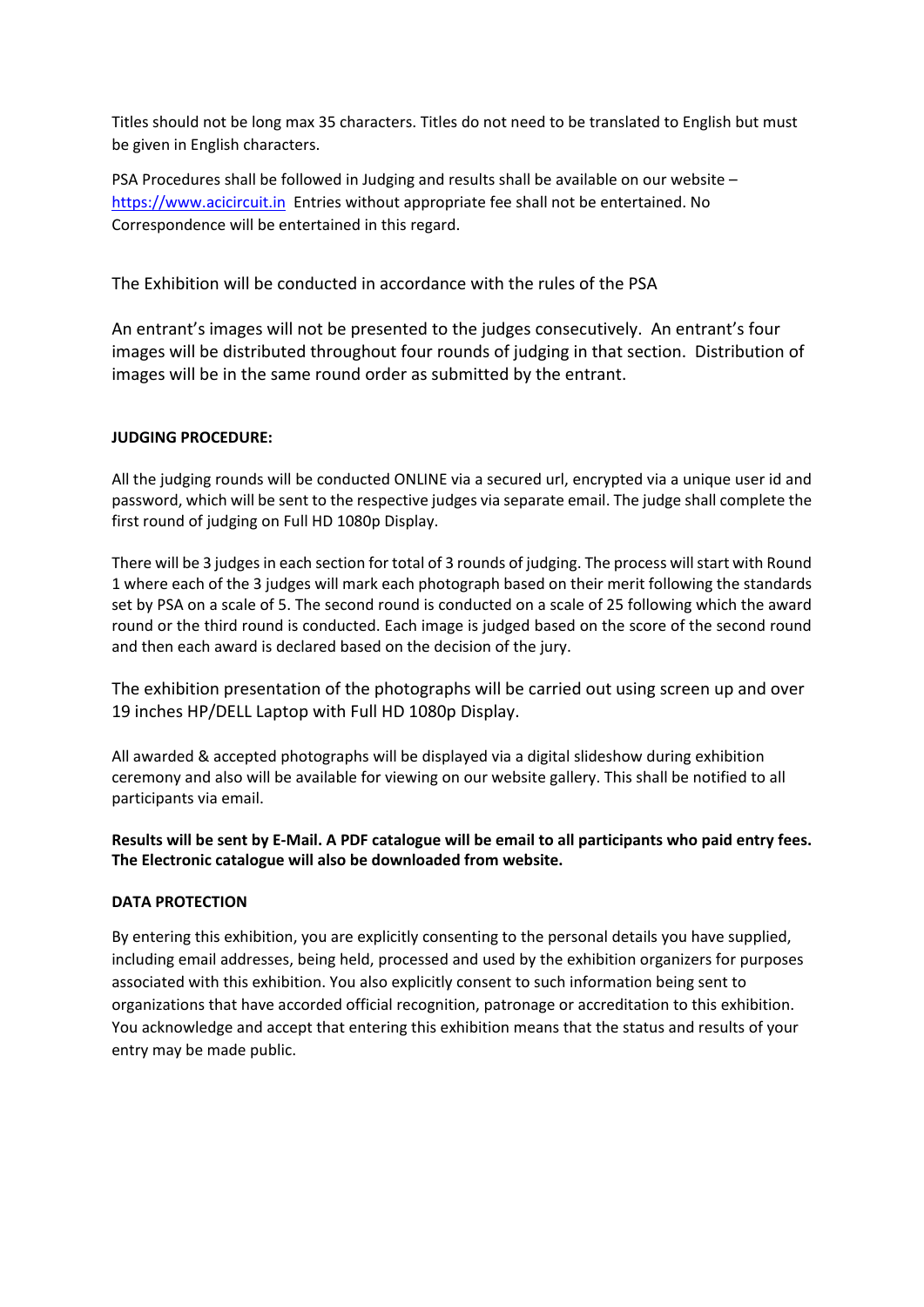#### **SUBJECT MATTER AND SECTION DEFINITIONS**

#### **Statement on Subject Matter applicable to all sections**

The fundamental rule that must be observed at all times and **applies to all sections** offered in exhibitions with FIAP patronage or PSA recognition is that **the welfare of living creatures is more important than any photograph**. This means that practices such as baiting of subjects with a living creature and removal of birds from nests, for the purpose of obtaining a photograph, are highly unethical, and such photographs are not allowed in any exhibition with FIAP patronage or PSA recognition. Under no circumstances may a living creature be placed in a situation where it will be killed, injured or stressed for the purpose of obtaining a photograph. This rule applies regardless of whether or not the creature being killed, injured or stressed is visible in the captured image.

There are also concerns about the use of aerial photography, drones, helicopters, low flying aircraft. These should not cause any interference with other individuals or animals which causes a disturbance in their normal activity or disrupt the way any individuals or animals interact with their environment.

Entry in this exhibition is conditional on accepting these policies. The content of images must comply with these General Conditions and with the Division and Section definitions listed in these conditions. Images that in the sole opinion of the judges or the Exhibition Organizers - do not comply, will be disqualified so the entrant may be aware of the problem when considering entry into other exhibitions with FIAP patronage/PSA recognition.

Further details on the PSA's drone policy may be found at [https://psa-photo.org/index.php?psa-policies#drone](https://psa-photo.org/index.php?psa-policies%23drone)

#### **PSA Monochrome Definition**

An image is considered to be Monochrome only if it gives the impression of having no color (i.e., contains only shades of grey which can include pure black and pure white) OR it gives the impression of being a greyscale image that has been toned in one color across the entire image. (For example, by Sepia, red, gold, etc.) A greyscale or multi-colored image modified or giving the impression of having been modified by partial toning, multi-toning or by the inclusion of spot coloring does not meet the definition of monochrome and shall be classified as a Color Work.

For the purpose of this exhibition, only greyscale images are allowed in monochrome sections. Toned images are not allowed

**Greyscale Monochrome** images may be entered for Nature, Photojournalism and Photo Travel but toned images are not permitted for these sections.

#### **PSA/FIAP Nature Definition**

Nature photography records all branches of natural history except anthropology and archaeology. This includes all aspects of the physical world, both animate and inanimate, that have not been made or modified by humans.

Nature images must convey the truth of the scene that was photographed. A well-informed person should be able to identify the subject of the image and be satisfied that it has been presented honestly and that no unethical practices have been used to control the subject or capture the image. Images that directly or indirectly show any human activity that threatens the life or welfare of a living organism are not allowed.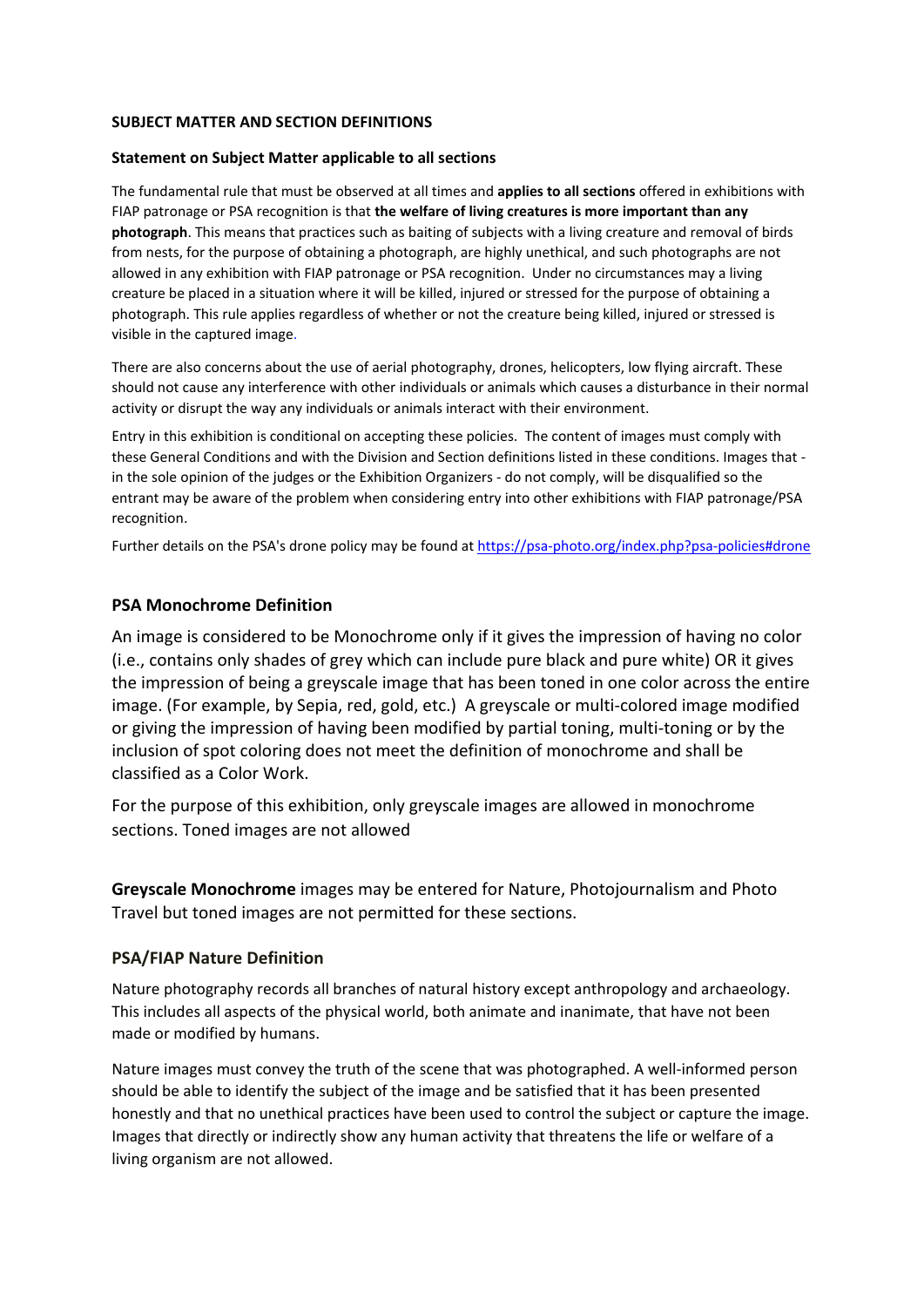The most important part of a Nature image is the nature story it tells. High technical standards are expected, and the image must look natural. Adding a vignette or blurring the background during processing is not allowed.

Objects created by humans, and evidence of human activity, are allowed in Nature images only when they are a necessary part of the Nature story.

Photographs of human-created hybrid plants, cultivated plants, feral animals, domesticated animals, human-created hybrid animals and mounted or preserved zoological specimens are not allowed.

Images taken with subjects under controlled conditions, such as zoos, are allowed.

Controlling live subjects by chilling, anaesthetic or any other method of restricting natural movement for the purpose of a photograph is not allowed.

No modification that changes the truth of a Nature image is allowed. Images may be cropped but no other technique that removes, adds or moves any part of the image is allowed.

Techniques that remove elements added by the camera, such as dust spots, digital noise and lens flare are allowed.

Complete conversion of colour images to greyscale monochrome is allowed. Partial conversion, toning and infrared captures or conversions are not allowed.

Images of the same subject that are combined in-camera or with software by focus stacking or exposure blending are allowed. Multiple images with overlapping fields of view that are taken consecutively and combined in-camera or with software (image stitching) are allowed.

*Attention is drawn to the PSA Statement on Subject Matter which applies to all sections*

#### **Borders**

For the purpose of this exhibition any border added to a Nature digital file must be a single border of white or grey, no greater than 3 -5 pixels in width.

#### **PSA Photo Travel Definition**

A Photo Travel image expresses the characteristic features or culture of a land as they are found naturally. There are no geographical limitations. Images from events or activities arranged specifically for photography, or of subjects directed or hired for photography are not permitted**.** Close up pictures of people or objects must include features that provide information about the location.

Techniques that add, relocate, replace or remove any element of the original image, except by cropping, are not permitted. The only allowable adjustments are removal of dust or digital noise, restoration of the appearance of the original scene, and complete conversion to greyscale monochrome. Other derivations, including infrared, are not permitted. All images must look natural.

*Attention is drawn to the PSA Statement on Subject Matter which applies to all sections*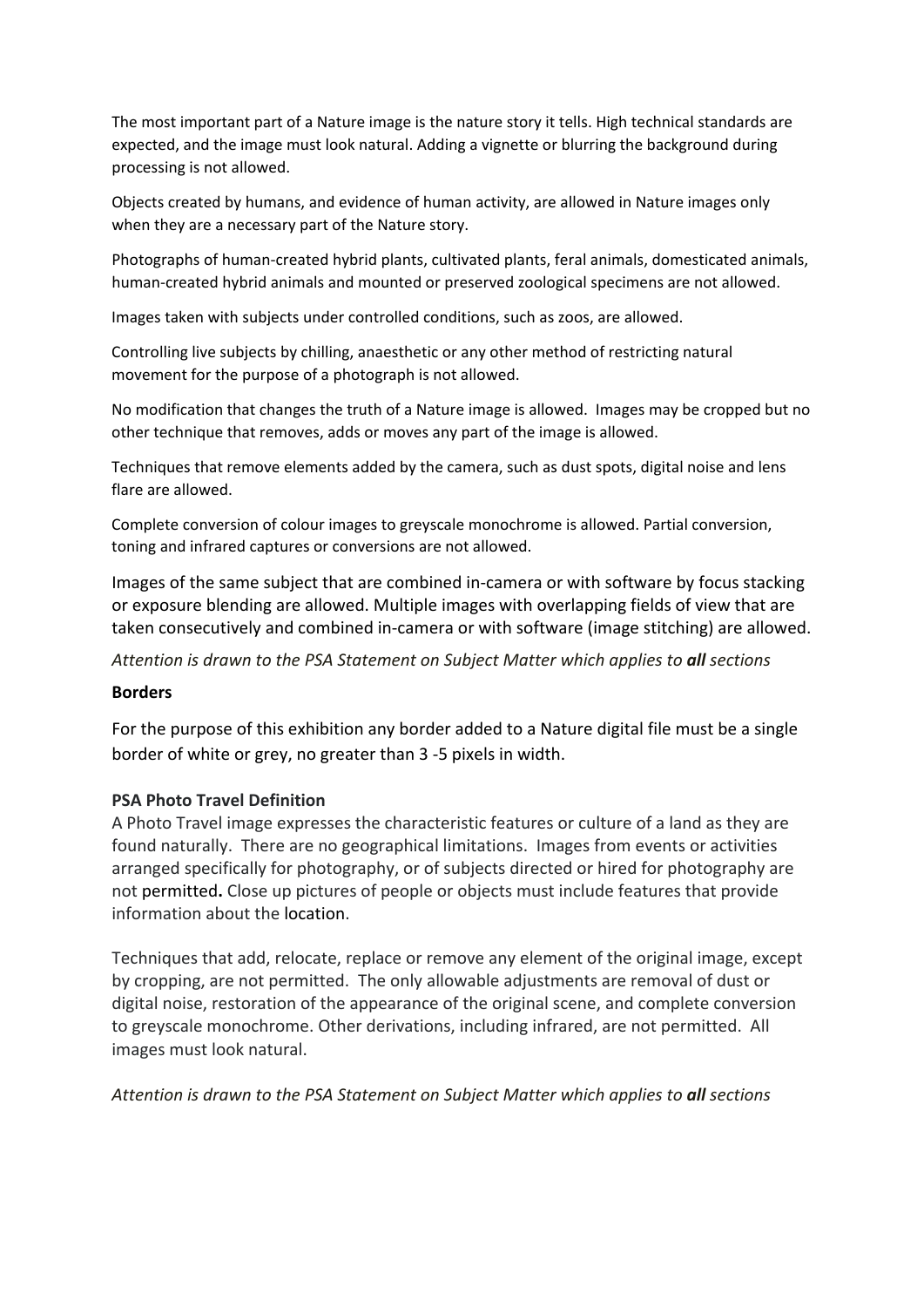#### **Vignettes and Borders**

For the purpose of this exhibition vignettes are not allowed in Photo Travel Digital images. Any border added must be a single border of white or grey, no greater than 3 -5 pixels in width.

#### **Breaches of Rules**

If, at any time, it is determined in the reasonable discretion of the exhibition organizer or the judges before, during, or after the judging of an exhibition that an entrant has submitted entries where one or more images may fail to comply with these Conditions of Entry, including the stated definitions, the exhibition organizers reserve the right to delete the entry from the exhibition and void any or all acceptances or awards in connection with the exhibition. Fees may be forfeited or refunded in these circumstances. The entrant acknowledges that the decision of the exhibition organizers or the judges is final

In order to ensure that images comply with the Conditions of Entry and definitions, the exhibition organizers may carry out reasonable measures to verify that:

a) the images are the original work of the entrant and

b) the images comply with the rules and definitions as set out in these Conditions of Entry

These steps include, but are not limited to, questioning any entrant, requiring the submission of RAW files or other digital files representing the original capture of the submitted image(s), confronting the entrant with evidence that one or more submitted images fails to comply with the Conditions of Entry (also known as Entry Rules), and offering the entrant a reasonable opportunity to provide counter evidence to refute the exhibition organizer's evidence by a set deadline. Such entries that are not cleared or are still questionable after the entrant has presented evidence may be considered in breach of these Conditions of Entry and declined. Such entries may be referred to PSA for further investigation of possible ethics violations

PSA retains the right to investigate in any way all complaints/suspicions of breaches of entry conditions, impose sanctions if deemed necessary, void the acceptances of any image found to violate the PSA rules, include the entrant's name on the list of sanctions provided to Exhibitions, and share such investigations with FIAP. Entrants automatically agree to these terms by the act of entering the Exhibition and agree to cooperate with any investigation.

If another party is submitting images on the entrant's behalf, the entrant will still be held responsible for adhering to these Conditions of Entry (Entry Rules) **and will be subject to sanction for any violations** to these Conditions of Entry and PSA's Statement of Ethics that may result. If another party is processing images for an entrant or submitting images on the entrant's behalf, the entrant will still be held responsible for adhering to all Conditions of Entry including the specific conditions in the relevant definitions.

**NOTICE**: When an entrant fills in the Entry Form to submit an entry the entrant will see a feature to affirm, he or she has read these Conditions of Entry when he or she fills out the entry form. If the entrant does not so affirm the entry will not be submitted